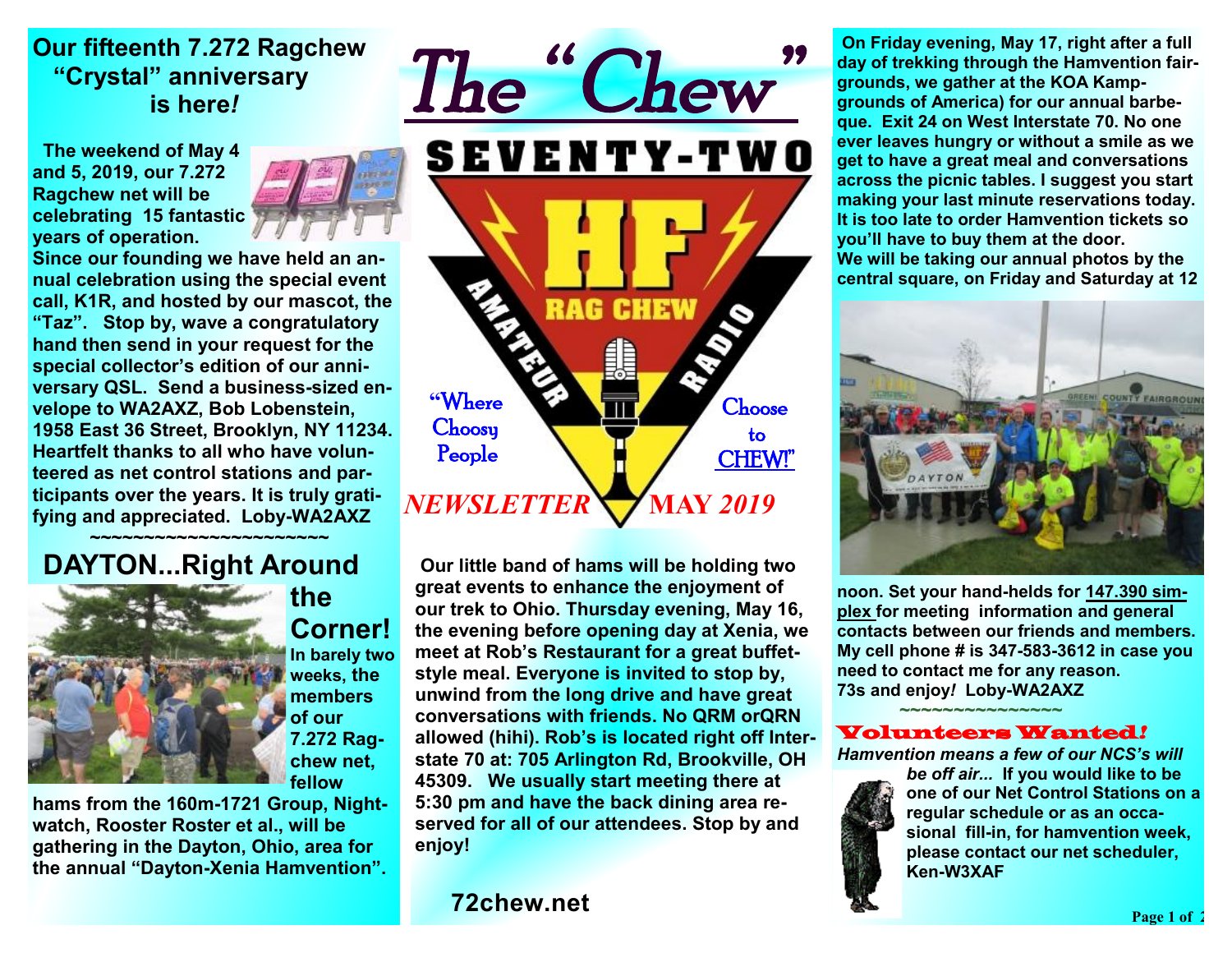# **Please visit: SPECIAL NEWS REPORT**

### *From ARRL Headquarters***…**

 **Hamvention has announced that it will open the gates to all, without charge, on the final day of the annual gathering at Greene County Fairgrounds and Expo Center in Xenia, Ohio. Hamvention 2019 General Chair Jack Gerbs, WB8SCT, said the idea is to encourage the curious to see what attracts some 30,000 visitors to Hamvention each spring.** 

**"We have decided to open the doors to Hamvention to the public on Sunday, May 19, without buying a ticket,"** 

**GREENE COUNTY FAIR & EXPOSITION CENTER RENTAL INFO 372-8621 QUILT SHOW AUCTION** 

**Gerbs said. "This will make it a little easier and cheaper for someone with just a little interest in Hamvention to see what all the excitement is about."** 

**In addition to the features and equipment that attract radio amateurs, non-ham visitors will get to see vendors selling a variety of other electronic equipment, including computers and accessories, security devices, networking supplies, tools, and other items of interest to the general public. Those visiting the flea market area may be surprised at what's available, often at a small fraction of its original cost. <http://www.arrl.org/news/hamvention>opening-gates-to-all-on-final-day-of-2019 show**

**KB3IFH-Randy will again be showing off the various QSLs and ham related goodies he makes. Stop by, wave a hand and order new eyeball cards, QSLs or** 



**and Sr-KB3INO will be in the main tent at Booth #6305.** *See Ya There!* 

## *HEARD on the RADIO... "Have you ever wondered why?"*

**~~~~~~~~~~~~~~~~~~~~~~**



*Drug stores make all the old and sick people walk all the way back to the end of the store to get their prescriptions, while the healthy people can buy cigarettes right at the front door?* 

**other fantastic items to enhance your shack.** 

**Randy Jr-KB3IFH** 

# *A note from your editor …*

 **Our monthly newsletter "THE CHEW", contains information about the activities and participants in the 7.272 Ragchew Net. We rely on contributions of stories and pictures from the members to keep all of us up to date, impart information we can all use and, of course, to raise a smile and a chuckle or two. If you find a new "Taz" photo that can be used for future certificates and QSLs, that too is greatly appreciated. Without you, there is no Chew! Please, e-mail your stories, tech info and photos to Loby at [wa2axz@arrl.net](mailto:wa2axz@arrl.net)** 

**~~~~~~~~~~~~~~~~~~~~**

*Many Thanks!* 

**You can help out by making a small contribution that keeps the website on line as well as contending with the postage and background costs encountered during the year. Please, send your contribution to your Special Events Coordinator, WA2AXZ, today.**